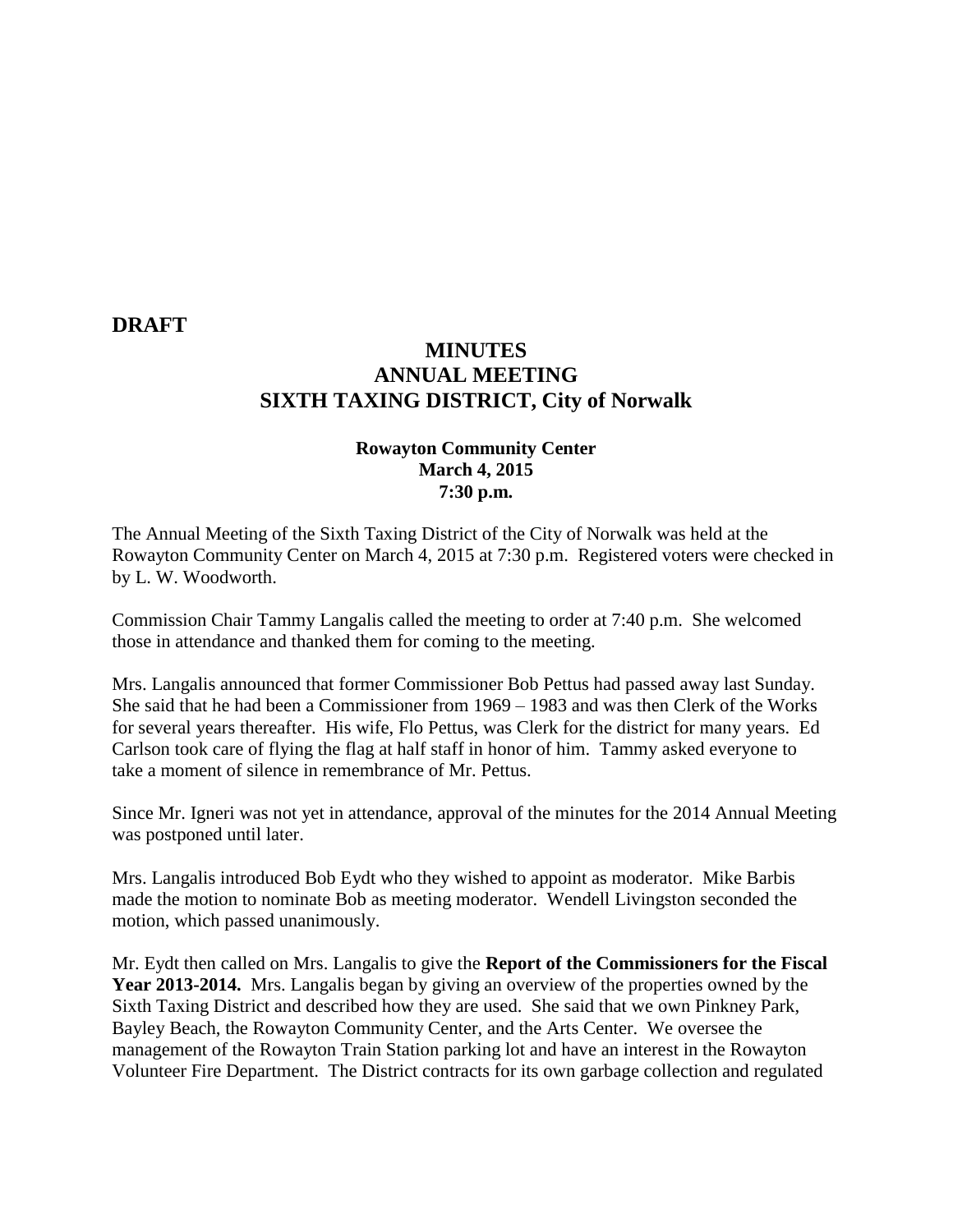### **MINUTES ANNUAL MEETING – March 4, 2015 Page Two**

use of the fence at the Old School Field where messages are regularly left by residents and local organizations to advertise their offerings. The district is also responsible for street lighting in the district. District properties are used by the Rowayton Gardeners, Rowayton Paddle Tennis Association, Rowayton Library, the Rowayton Historical Society along with the shop Seaside Delights, The Rowayton Arts Center, the Rowayton Little League, Rowayton Tennis Association, The Rowayton Civic Association, the Rowayton Farmers' Market, Shakespeare on the Sound, the Rowayton Parents Exchange, Packer Soccer, Whiteman Sports, Boot Camps and Yoga, birthday parties, worship services in Pinkney Park, the Rowayton River Ramble, Clambakes and the Quilters and Rug Hookers. Various events are scheduled during the year, either at district properties or beginning or ending at them. Some of these are various Fun Runs, the Turkey Trot, Miles for Myles, the Yackery Walk/Run, Comedy Night, the Father/Daughter Ball, Concerts at Bayley Beach and in Pinkney Park, the Gardeners' Plant Sale and Christmas Market, Mayor's Night Out, Retirement Parties, and Nursery School camps. The District employs 3 full time people, 8 part time, and 21 part time beach and railroad employees. The District properties cover 20 acres with 8 buildings maintained by the  $6<sup>th</sup>$  TD.

**The Fiscal Year 2013-2014 began in July 2013**. During that month, we hired a new employee, Jason O'Donnell. His title is Assistant Property Manager and supports our Property Manager, Ed Carlson. During that summer, SOS had 9,000 attendees to their performances in Pinkney Park. The Long Term Planning Committee for the Community Center made a number of recommendations for the use of the Community Center and property. One of these was to use the apartment over the library as its new offices thus freeing up space in the upstairs of the Community Center for more use by local organizations. A new preservation grant application was planned for submission to the state. Talk was afoot for restoration of the Greenhouse and Potting Shed by the Rowayton Gardeners. Summer concerts were enjoyed at Bayley Beach and in Pinkney Park.

**In August 2013** there was no Commissioners' Meeting. In **September 2013,** Phases 1, 1 ½ and 2 had been completed at the Community Center. We had some improvements from outside organizations. A Boy Scout, Christoper Hard, proposed attaching hydrant markers on all the district hydrants. This was an Eagle Scout project. And, Geiger Landscaping offered to maintain some flower boxes at the RR station. There were reports of the peeping tom again and the 6<sup>th</sup> TD hosted a community meeting with representatives from the Norwalk Police Department. Assorted "Fun Run" and other benefits were planned for the Community Center.

**During October,** speeding and thru trucks continued to be a problem for the district. The District alerted all of its employees about the new Affordable Care Act and their benefits under it. The Sixth Taxing District hoped to facilitate a dialogue between the owner of 2 Nearwater and concerned residents over construction plans for the old trolley peninsula in Farm Creek. The auditors are close to finishing their audit. A new voucher system and processes were discussed. The beach was winterized and plans were made for tree work. The aerator had arrived and was ready for use in the Dog Park. There were numerous functions at Bayley in spite of Hurricane,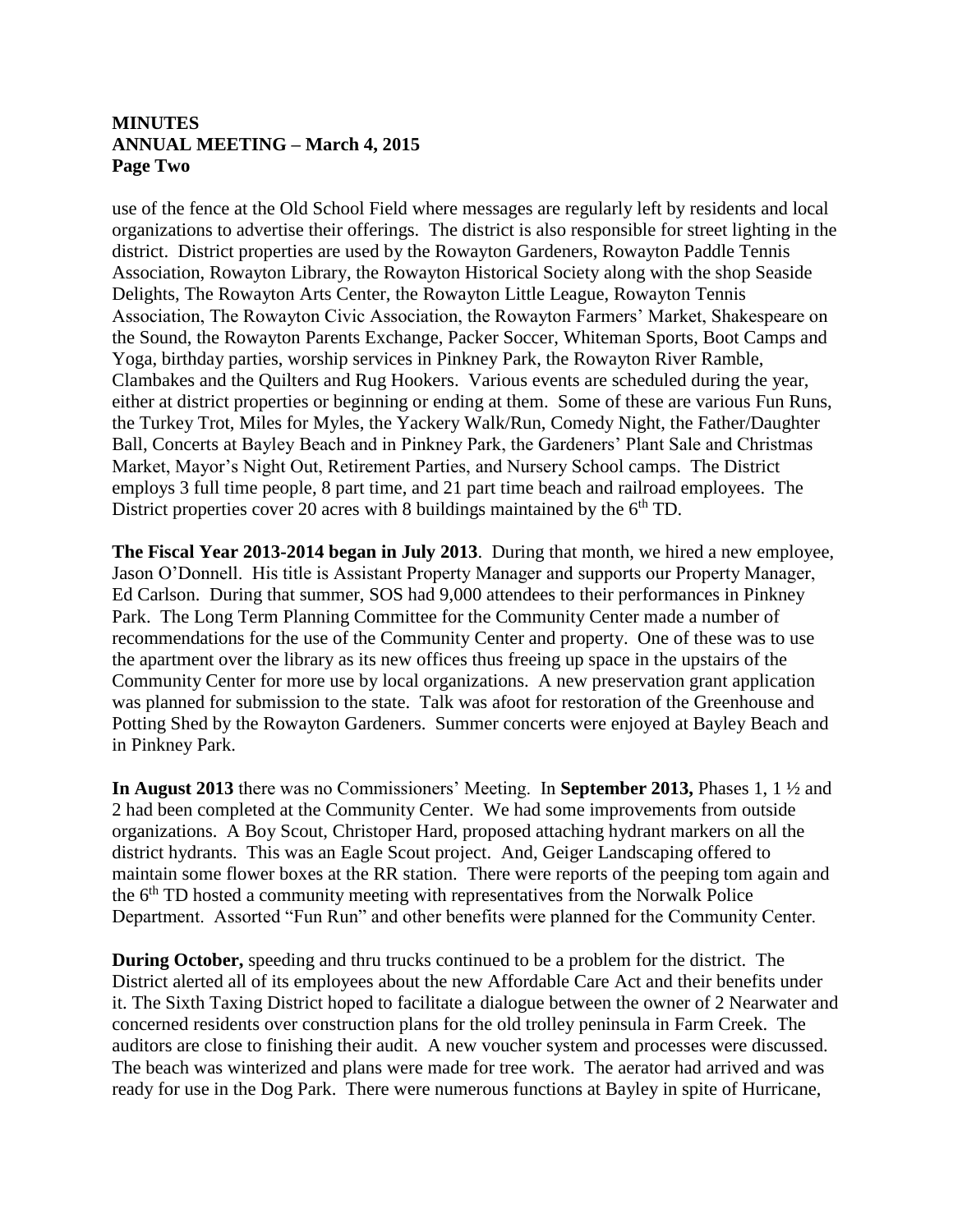## **MINUTES ANNUAL MEETING – March 4, 2015 Page Three**

or Super Storm, Sandy. The Pavilion received a lot of repair work prior to the season.

**During November,** the Long Term Planning Committee continued to refine the renovation goals for the Library and Community Center interior space. A representative from SWRPA came to the meeting with a presentation and asked for  $6<sup>th</sup> TD$  support for a regional fire apparatus facility which would be very convenient for maintenance of fire equipment. Ultimately this did not pass at the state level.

**In December,** it was announced that the District insurance fees would be going up 7% in the new fiscal year and flood insurance would increase 25%. Two kayak owners left their crafts on the racks and Bayley Beach and the district removed them for sake keeping. After an exhaustive effort to collect FEMA funds to repair the seawall at Bayley Beach, it had been determined that FEMA would not cover the work so the district will have to find the needed resources.

**January 2014** saw discussion of garbage collection. The District has renewed its contract with AFK Karting. It was determined to cut back the shoulder months of the usual twice a week pick up in the spring and fall months. Twice a week collection will still be made in June, July and August only, for a savings of a minimum of \$7,500 per year. This will be for a trial basis to see how the reduction is received. Many of our civic and recreation groups attended the January meeting to request funds for projects on district property. The Rowayton Tennis Association proposed upgrades to its tennis hut to eliminate flooding problems. The Library introduced its new director, Melissa Yurechko, and described some changes and needs. They are now open on many Monday holidays and are always grateful for the support they receive from the district. The Norwalk Land Trust requested support for the possible purchase of 2 Nearwater Road, a ¾ acre spit of land in the center of Farm Creek. The goal is to create a bird sanctuary that is open to the public. The Historical Society is undertaking restoration of the foyer in Pinkney House. The Gardeners are hard at work and are proposing a new fence at the border garden and work at the Potting Shed and the Greenhouse. The Paddle Tennis group proposed replacing the deck in front of the paddle hut. The Long Term Planning Committee submitted its proposal for Phase II of the renovation and restoration of the Community Center. Some of the less glamorous items included hooking up to the city sewer, work you can see in progress right now by the dog field. It was reported that there was only one kayak remaining at Bayley Beach.

**In February,** the project to lower Rowayton Avenue at the RR bridge was passed by the city, much to the dismay of the district Commissioners. A layout for the new district offices was well underway. Winter weather issues, such as plowing and shoveling, abound. Some things never change.

**March's** meeting followed the Annual Budget meeting when the budget for the next Fiscal Year was passed as presented.